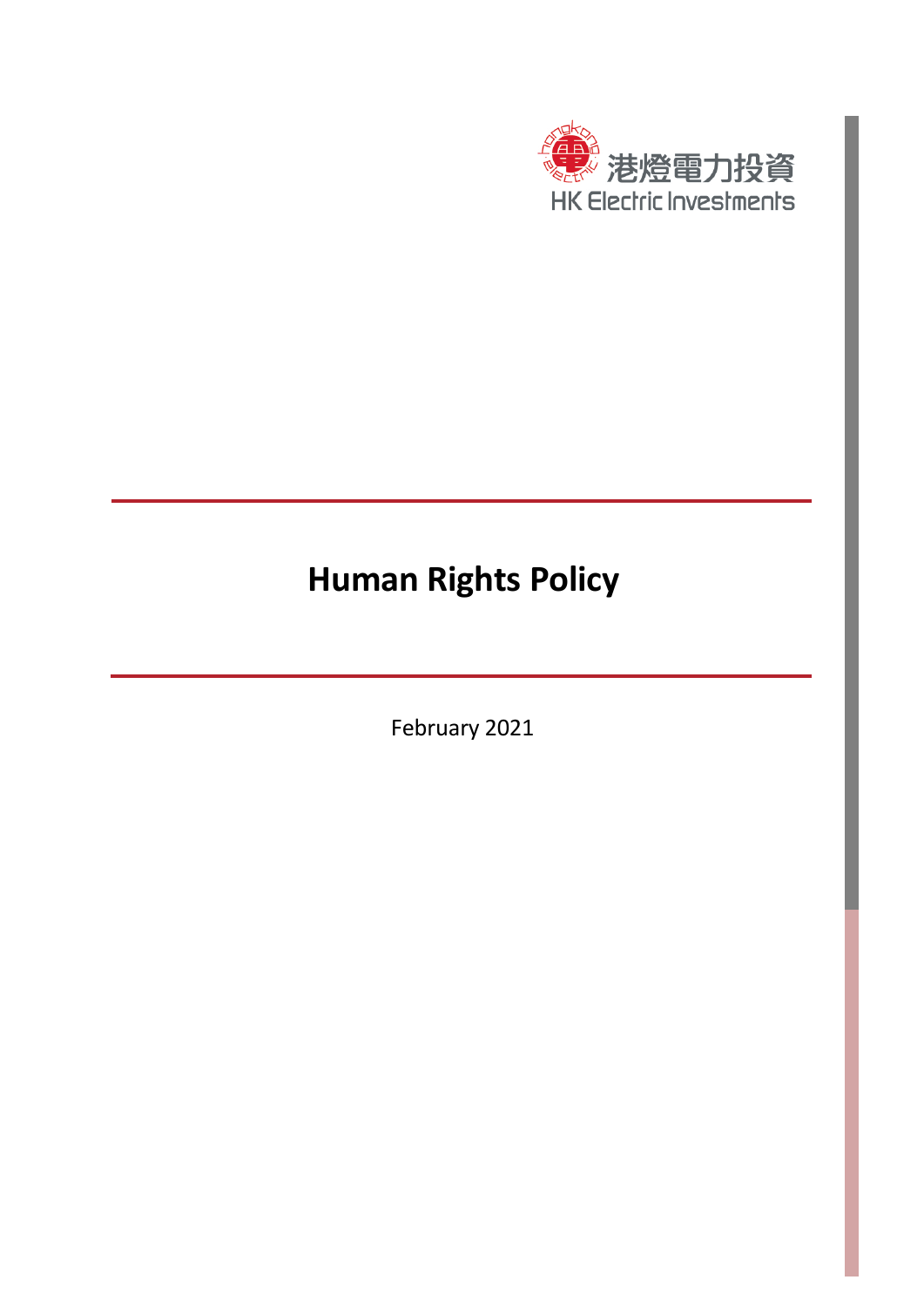

# **Table of Contents**

| 1. Policy Statement    | P.3 |
|------------------------|-----|
| 2. Approach            | P.3 |
| 3. Review and Revision | P.4 |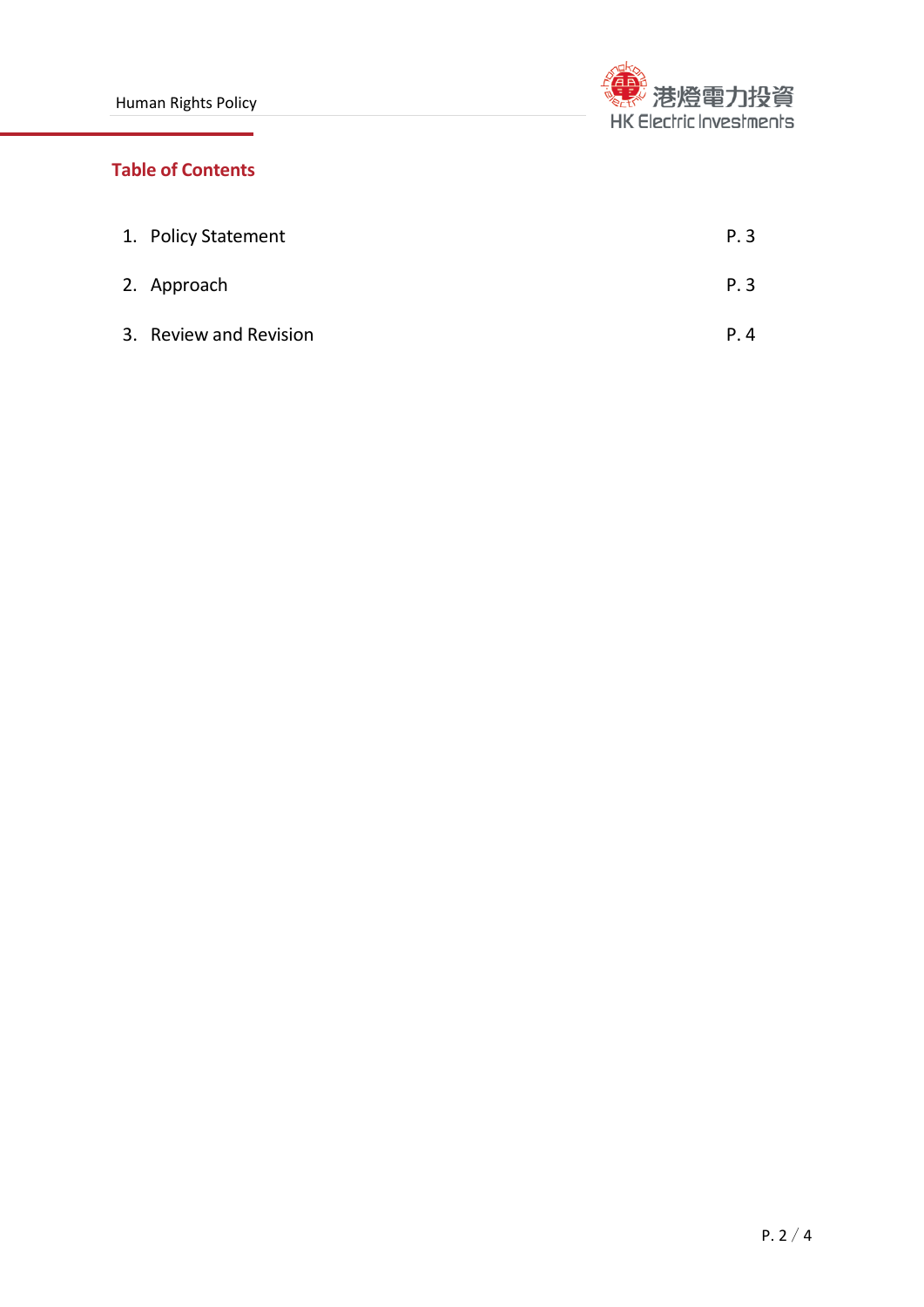

#### **1. Policy Statement**

- 1.1 Respect for human rights is a fundamental value to HK Electric Investments Limited and its subsidiaries ("the Group"), including The Hongkong Electric Company, Limited. The Group considers it paramount to uphold human rights across the organisation, and aims to play its part to encourage its stakeholders across the value chain to increase their protection of human rights.
- 1.2 This Policy applies to all Group companies and their employees. The Group also expects its business partners and suppliers to uphold these principles and urges them to adopt similar policies within their own businesses.
- 1.3 This Policy is also addressed in the Group's Code of Conduct and its Code of Practice for Suppliers which set out the Group's expectations with regard to respect for human rights, including labour rights, for its employees as well as its suppliers, contractors, and consultants.

## **2. Approach**

- 2.1 The Group is committed to complying with all relevant human rights laws in Hong Kong. In addition, the Group recognises that it is part of the Hong Kong community, and will listen, learn and consider the views of the local people on human rights.
- 2.2 The Group also respects international human rights principles encompassed by the Universal Declaration of Human Rights, including those contained in the International Bill of Human Rights, the International Labour Organisation's 1998 Declaration on Fundamental Principles and Rights at Work, as well as the United Nations Guiding Principles on Business and Human Rights, from which this Policy has drawn references where applicable.
- 2.3 The Group values the diversity of the individuals with whom it works. It is committed to equal opportunity and has no tolerance for discrimination or harassment. It works to maintain workplaces that are free from discrimination or harassment on the basis of race, colour, national or social origin, nationality, ethnicity, religion, age, physical state, marital status, family status, sex, sexual orientation, gender identification or expression, political affiliation or any other status protected by applicable law. The basis for recruitment, development, compensation and advancement within the Group is commitment, attitude, qualifications, competence, skills, performance, job capacity and personal capability.
- 2.4 The Group does not tolerate disrespectful or inappropriate behaviour, unfair treatment or retaliation of any kind. Harassment is not tolerated at the workplace and in any work-related circumstance outside the workplace.